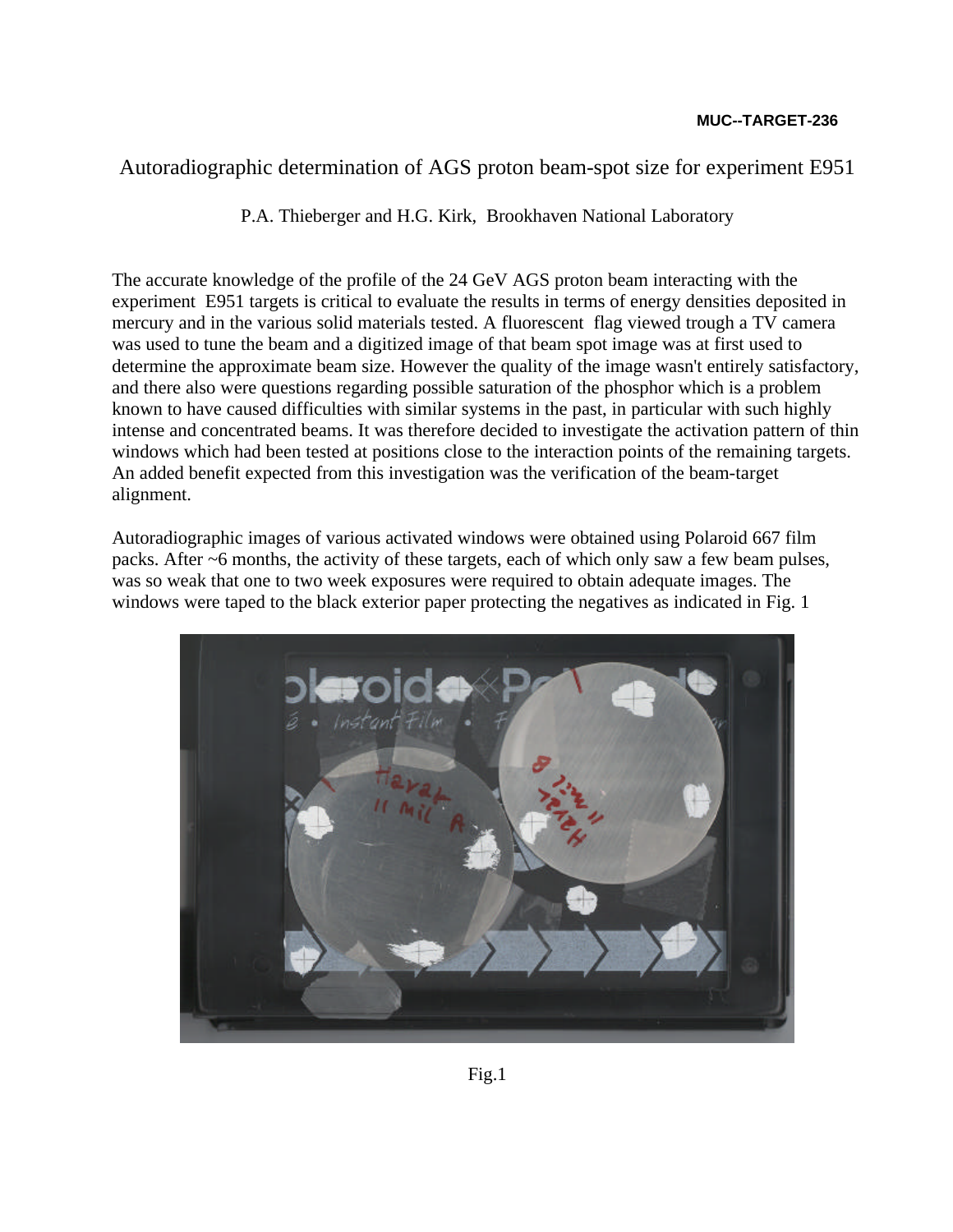For most of the exposures only the first picture was used, and the rest of the film pack was discarded. In one instance all the pictures were kept showing rapid absorption of the radiation indicating that the images are mainly due to β−rays or perhaps very low energy X-rays. These results are discussed towards the end of this note.

 In fig. 1 one can see the fiducial marks, both on the targets and on the film-pack, which were used as references to establish the beam spot position with respect to the center of each target. Before developing the picture, the fiducial marks on the film-pack were transferred to the negative by sticking a sharp needle through the black paper at each of those fiducial marks, making small holes in the negative and allowing some light to penetrate to the negative. Before pealing off the positive from the negative, these small holes were further transferred to the positive using the same needle. The resulting Polaroid picture for the case of the 10 mil Havar target is seen in Fig.2



Fig. 2

The negative of such a picture (for the 10 mil Al targets in this case) is shown in Fig. 3 superimposed, by using the fiducial marks, with the image of the targets mounted on the film pack.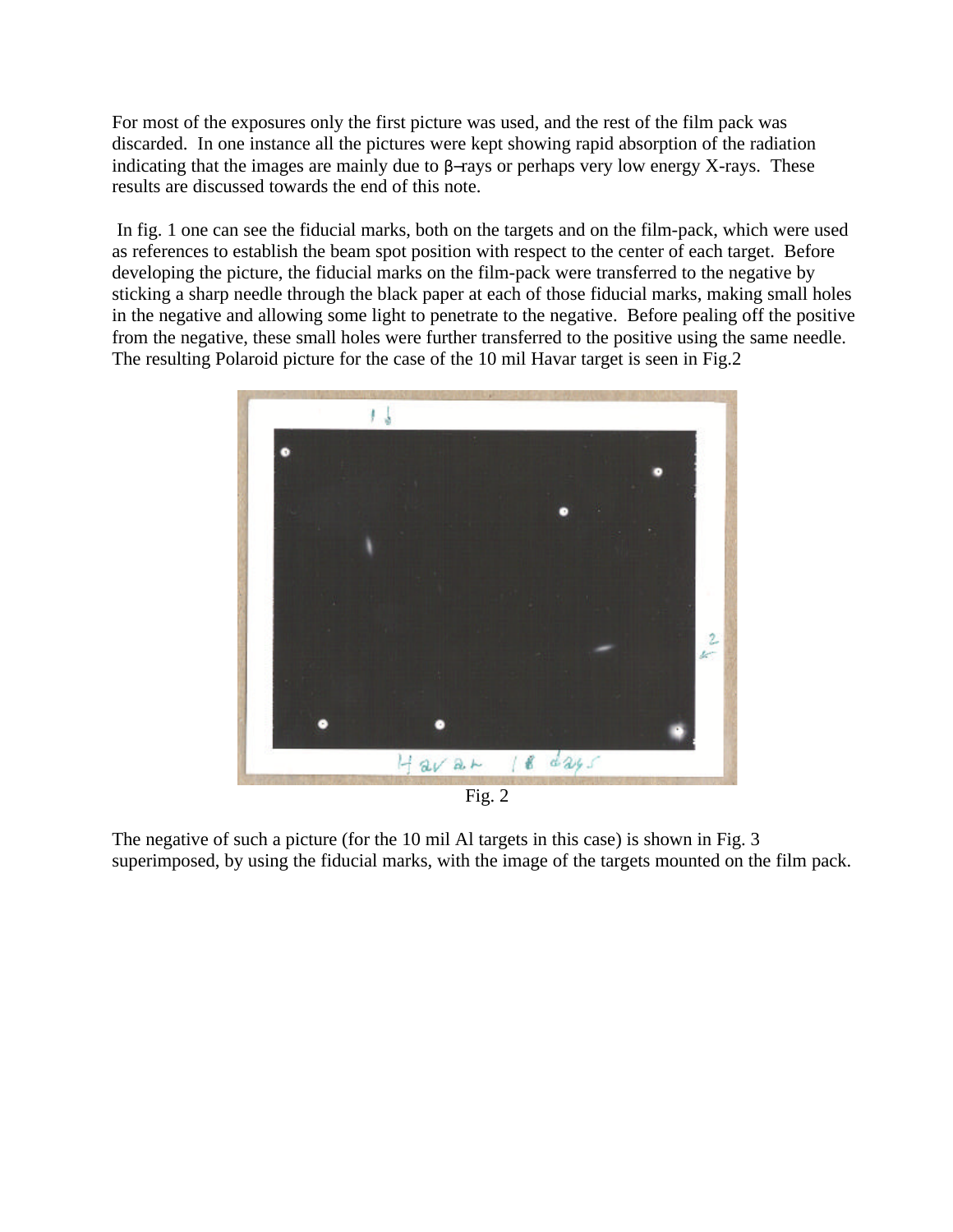

Fig. 3

Each of the superimposed images forming Fig. 3 was obtain by scanning the Polaroid picture and the film-pack with the targets on the same flat-bed scanner to ensure identical scales. From fig. 3 we thus determine that, in this case, the beam was about 3 mm from the center of the 52 mm diameter targets.

Factors potentially affecting the accuracy of the autoradiographic method for determining the beam spot size are the finite target thickness and the distance from the target surface to the negative film.



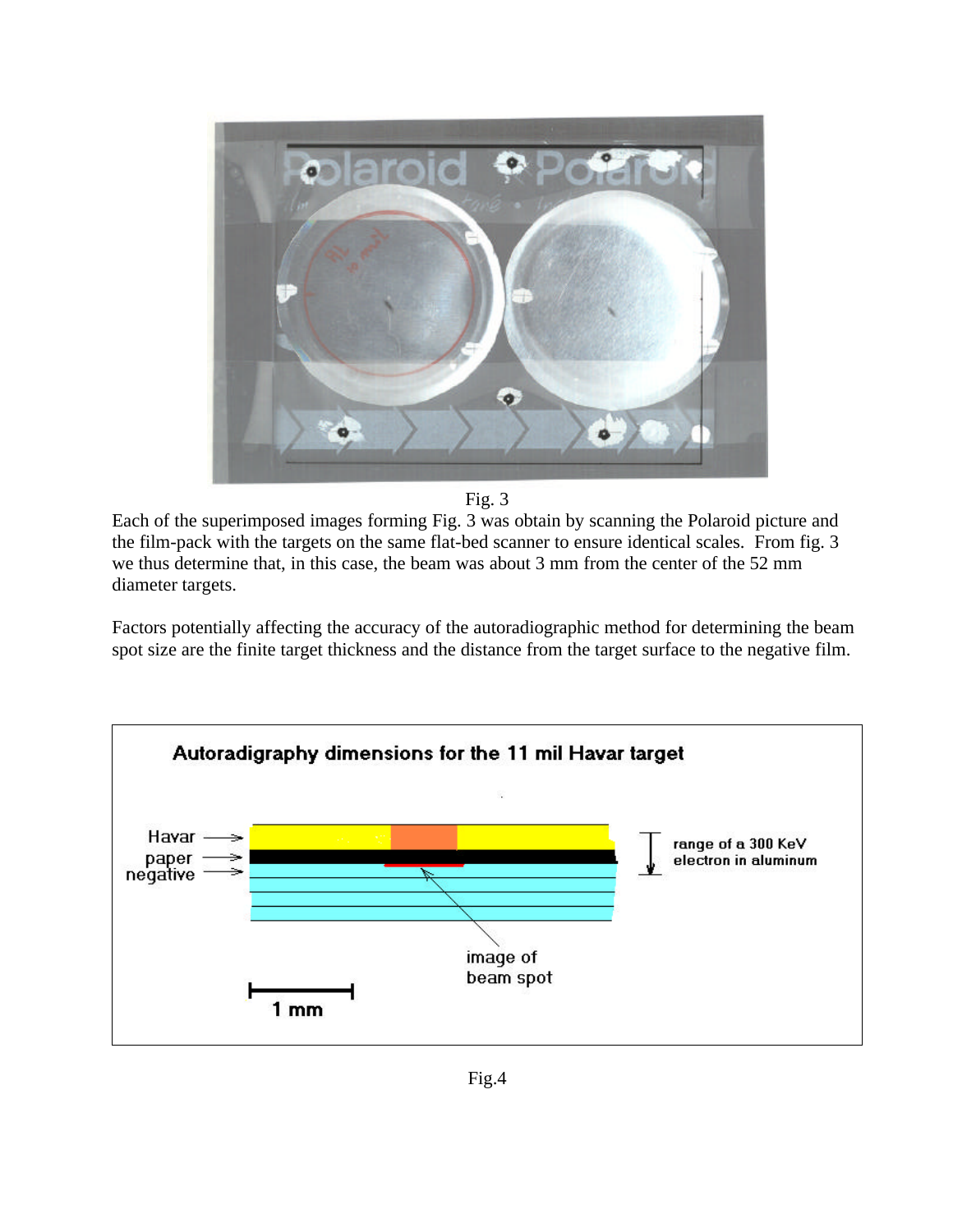Fig. 4 shows the relative width of the beam-spot compared to the 0.14mm thickness of the negatives, the 0.13mm thickness of the intervening paper and the 0.28 mm target material. We can see that some widening of the image due to this geometry can be expected. A recent measurement of the absorption of the radiation in subsequent negatives (see below) indicates that that the range is considerably smaller than the 300 KeV electron range indicated in the figure. Thus most of the radiation impinging on the negative originates from the lower part of the target and the widening will not be very significant.



Fig. 5 - Enlarged digitized image of one of the beam spots of fig. 2 together with a calibrating grayscale (see text).

In order to evaluate the digital data of fig. 5, obtained by scanning the beam-spot image on a flatbed scanner, one needs to calibrate the combined response of scanner plus film to correlate a measured gray-scale value (0 to 255) of a given point, and the corresponding exposure of the film. To obtain such a gray scale calibration we expose sections of the film to linearly increasing amounts of light obtained with linearly growing light bars on a black computer screen as schematically indicated in Fig.6. In doing this, one needs to defocus the camera to sufficiently blur the image of individual screen pixels. By using the same film and the same scanner to generate this gray-scale one obtains a overall calibration applicable to the beam-spot image. The only assumption is that the non-linearity of the film is the same for visible light than for the measured radiation.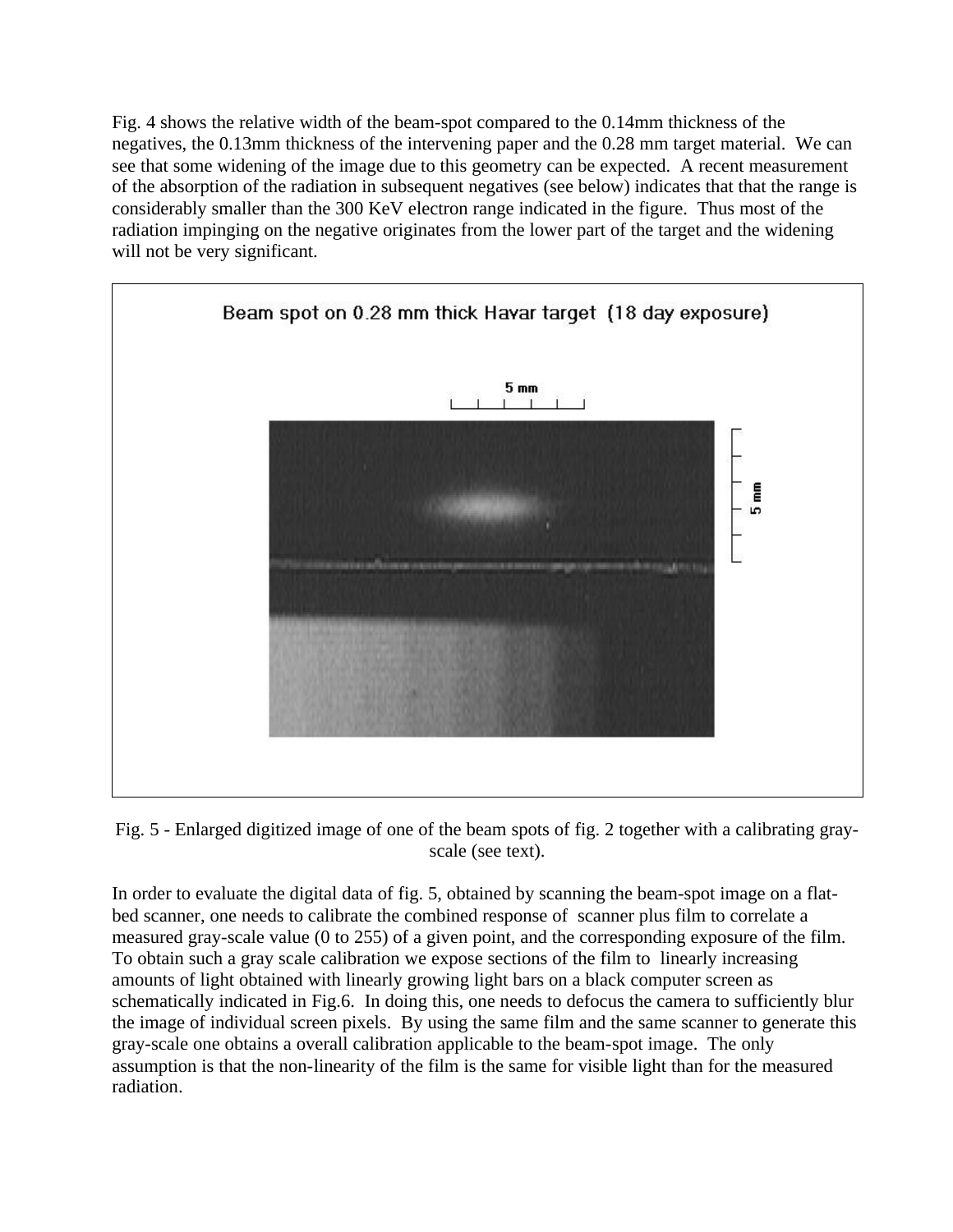Figure 7 shows the data obtained for this calibration and a polynomial fit used to correct the measured gray-scale values for the beam spot image.



Fig. 6 - Schematic representation of the linearly growing gray bars on a computer screen used for gray-scale calibration. The individual rectangles represent snapshots of the screen with time increasing from left to right.



Fig. 7 - Combined gray-scale calibration of film + scanner.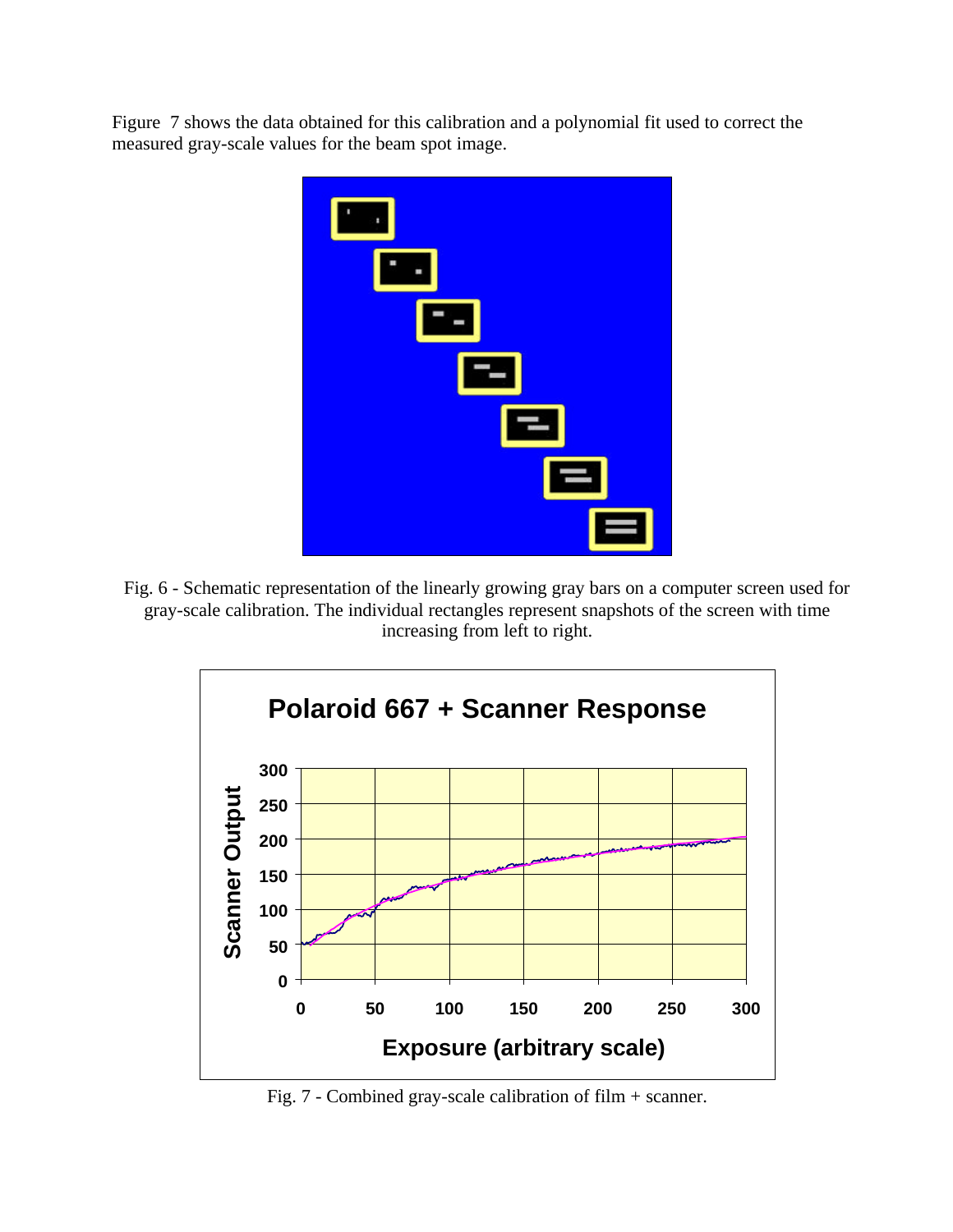

**Fig. 8** - Beam spot intensity values obtained after applying the gray-scale calibration of fig.7



**Fig. 9** - Projection on the horizontal axis of the intensity values shown in fig. 8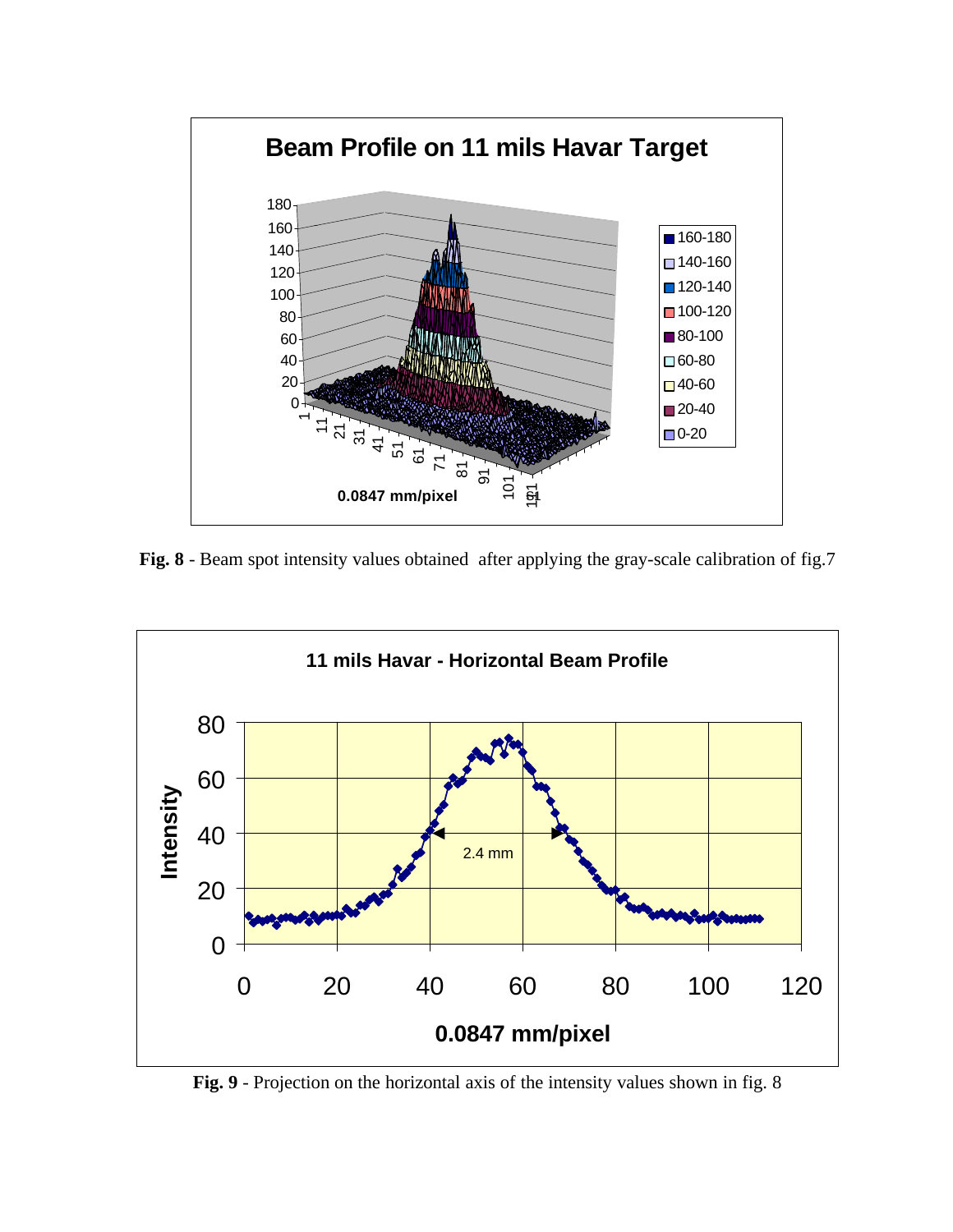

**Fig. 10** - Projection on the vertical axis of the intensity values shown in fig. 8



**Fig 11** - Beam size determined in the present work (center) as compared to the beam size previously assumed.

Figures 8, 9, 10 and 11 show the results obtained here for the Havar target. We obtain a beam spot area which is about 4.5 times smaller than previously assumed. No correction has been made at this point for the fact discussed before that the source is not in intimate contact with the film. Such a correction leads to an even (slightly) smaller spot. Also the beam position stability, both vertical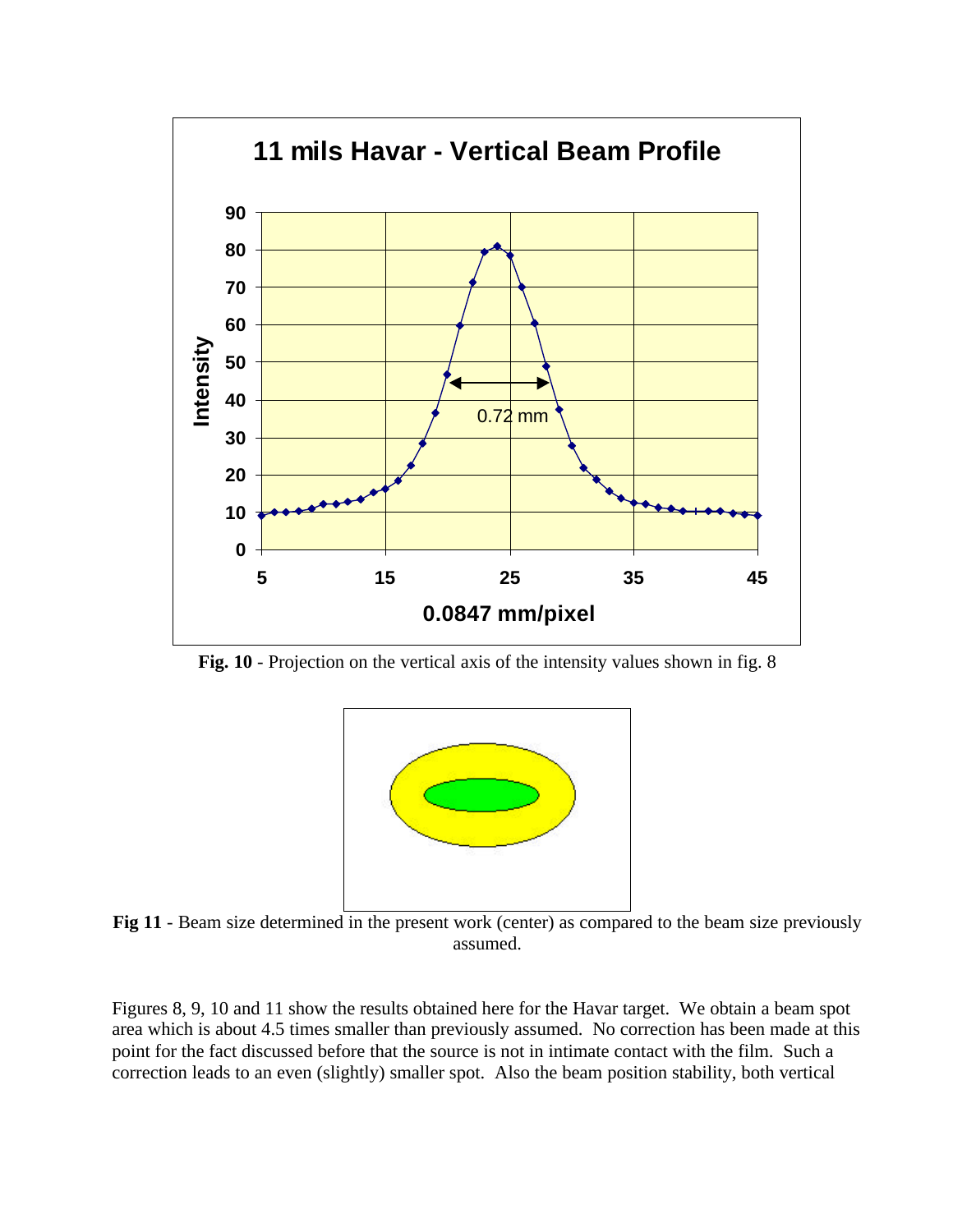and horizontal, must have been extraordinarily good, because any beam motion from shot to shot would enlarge the image.

A second measurement with the Havar target was performed using a 19-day-long exposure and developing all the pictures contained in the Polaroid film pack in order to study the range of the radiations responsible for the exposure and the expected widening of the image due to the increasing distance between the object and the negative (see Fig. 4). Images of diminishing intensity were observed only on the first three pictures. The resulting intensity projections obtained with the same procedures explained above are shown in Figs 12a and 12b.



**Fig. 12a Fig.12b**

Table 1summarizes the results of this last measurement with multiple pictures. The indicated errors are estimates.

| Table 1. Results for the second measurement with the 11 mil Havar target |  |  |  |
|--------------------------------------------------------------------------|--|--|--|
|                                                                          |  |  |  |

|                                    | <b>Upper Negative</b> | <b>Second Negative</b> | Third Negative  |
|------------------------------------|-----------------------|------------------------|-----------------|
| Vertical width at $1/2$ max. (mm)  | $0.67 \pm 0.03$       | $0.72 \pm 0.04$        | $0.76 \pm 0.05$ |
| Horizontal width at $1/2$ max (mm) | $2.0 \pm 0.1$         | $2.7 \pm 0.3$          |                 |
| Relative intensities               |                       | $0.36 \pm 0.02$        | $0.11 \pm 0.02$ |

We see evidence of some broadening of the image as we look at negatives further removed from the target. This broadening for the vertical profile appears to be roughly 0.04 mm per layer. For the horizontal profile the errors are too large to reach any conclusion. One can use this result to correct the vertical width extrapolating to zero distance (see Fig. 4) and this results in a reduction of  $\sim 6\%$ in the vertical beam size.

The observed, approximately exponential absorption with a mass attenuation coefficient of about 73 cm<sup>2</sup>/g, may indicate that the main radiation component producing the image are low energy X-rays.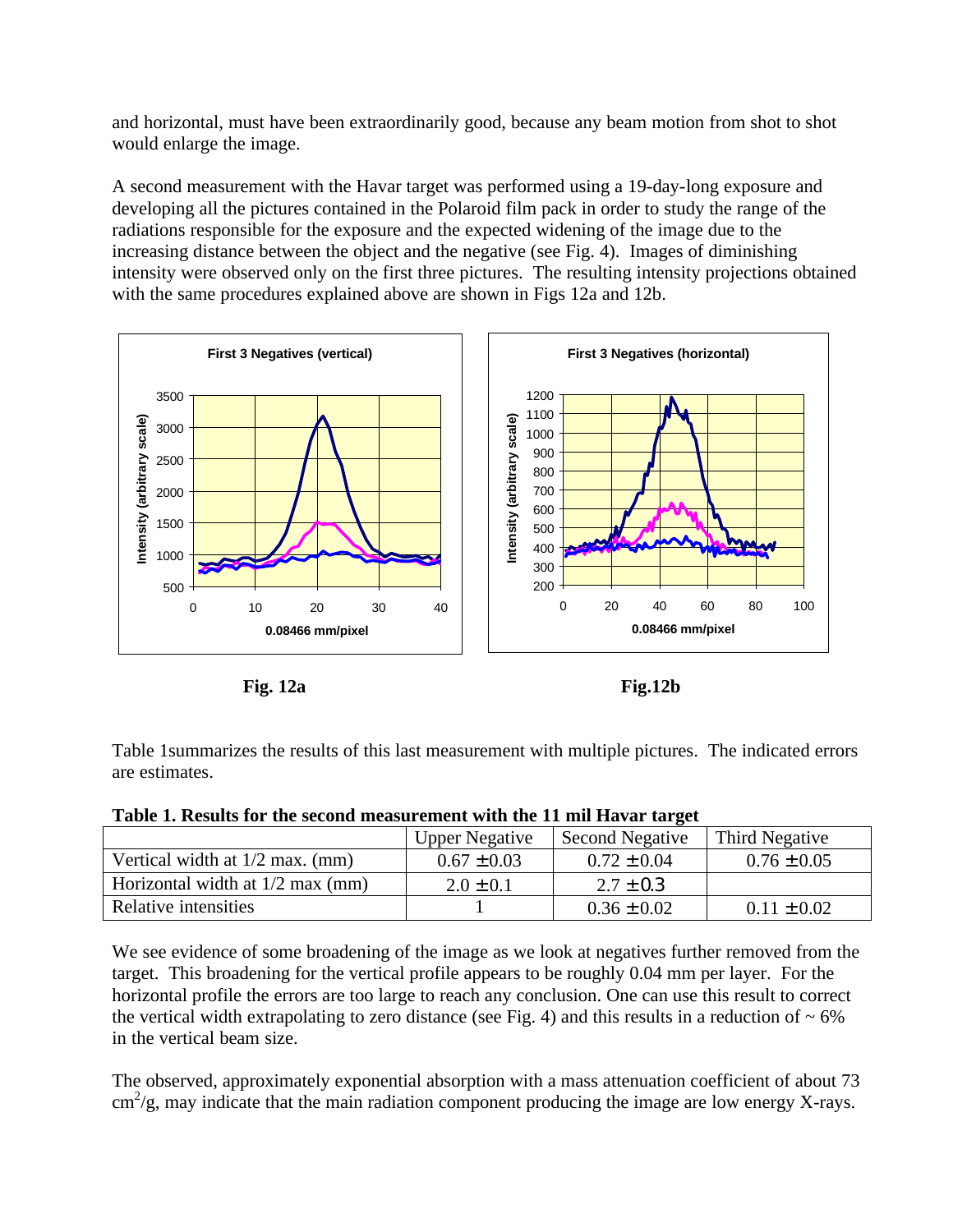Further evaluation is difficult because we don't know the chemical composition of the negative material. For an atomic number close to 6 (carbon) we would estimate an X-ray energy of about  $\sim$  4 KeV no too far, e.g., from the ~5.3 K-X rays in Chromium, one of the components of Havar. On the other hand, internal conversion electrons ~250 KeV can not be ruled out either. For the present measurements the nature of the radiation is of no great importance.

Averaging the two measurements with the Havar target and applying the above mentioned 6% correction to the vertical width we obtain the following values for the beam spot dimensions:

| TWOTO SETTLY CENSOU WHU COLLOUDED FOUND TOL THE THE TWI THE |                 |
|-------------------------------------------------------------|-----------------|
| Vertical width at $1/2$ max. (mm)                           | $0.65 \pm 0.03$ |
| Horizontal width at 1/2 max (mm)                            | $2.2 \pm 0.2$   |

Next we will compare the values of Table 2 with values estimated from the known beam parameters and ion optics of the A3 beam line. Important input for these estimates include:

Proton beam parameters:

| <b>Energy</b><br><b>Momentum:</b><br>$\beta \times \gamma$ :<br>$dp/p$ :                    | 24 GeV<br>$25.5 \text{ GeV/c}$<br>27.2<br>0.15% |                                                                |
|---------------------------------------------------------------------------------------------|-------------------------------------------------|----------------------------------------------------------------|
| invariant horizontal emittance:<br>invariant vertical emittance:                            |                                                 | 90 pi mm-mrad (measured)<br>40 pi mm-mrad (measured)           |
| $\beta_{x}$ function at target:<br>$\beta_{v}$ function at target:<br>Dispersion at target: |                                                 | 0.4 m (calculated)<br>0.3 m (calculated)<br>0.5 m (calculated) |

Given these beam parameters we calculate the beam spot sizes to be:

| $\sigma_v = 0.30$ mm |                                                                                                                  | $FW_{1/2max}(vertical) = 0.71$ mm |  |
|----------------------|------------------------------------------------------------------------------------------------------------------|-----------------------------------|--|
|                      | $\sigma_{\rm x} = 0.90$ mm (0.5 from betatron; 0.75 from dispersion) FW <sub>1/2max</sub> (horizontal) = 2.12 mm |                                   |  |

These values are in good agreement with the measured values (see table 2)

Comparisons of MARS energy deposition estimates for mercury for experiment E951, and for the 1 MW and the 4 MW options are shown in Figs. 13, 14 and 15. For the simulation of the experiment we used the beam size values of Table 2. The vertical scale of Fig.13 represents energy density values averaged for all angles around the Z-axis. However, at  $Y=0$  no averaging is required and these maximum energy density values are then replotted in Fig. 15. For the 1 MW option we used the Study II values  $\sigma_x = \sigma_y = 1.5$  mm for the incident beam width.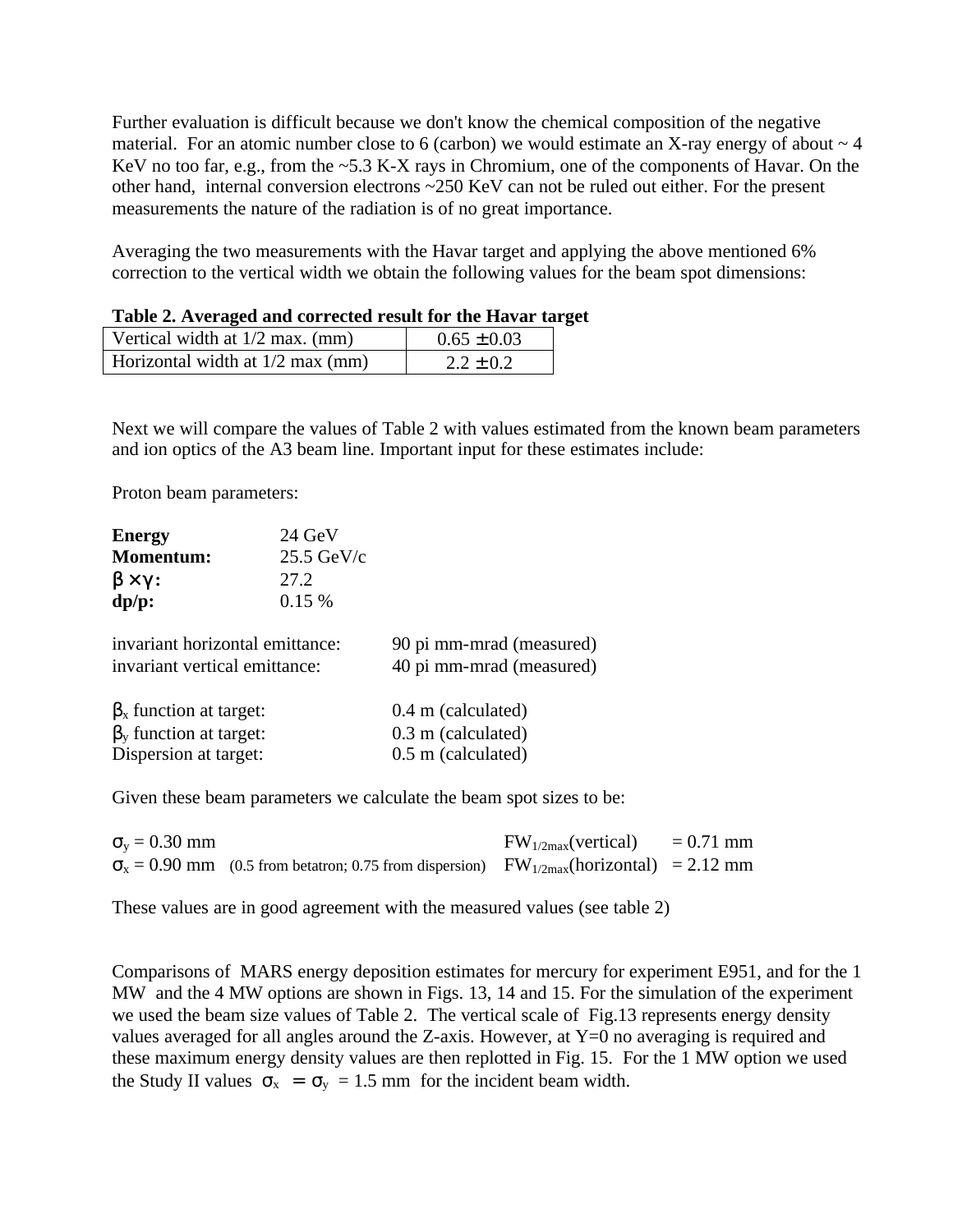

**Fig. 13**



**Fig. 14**